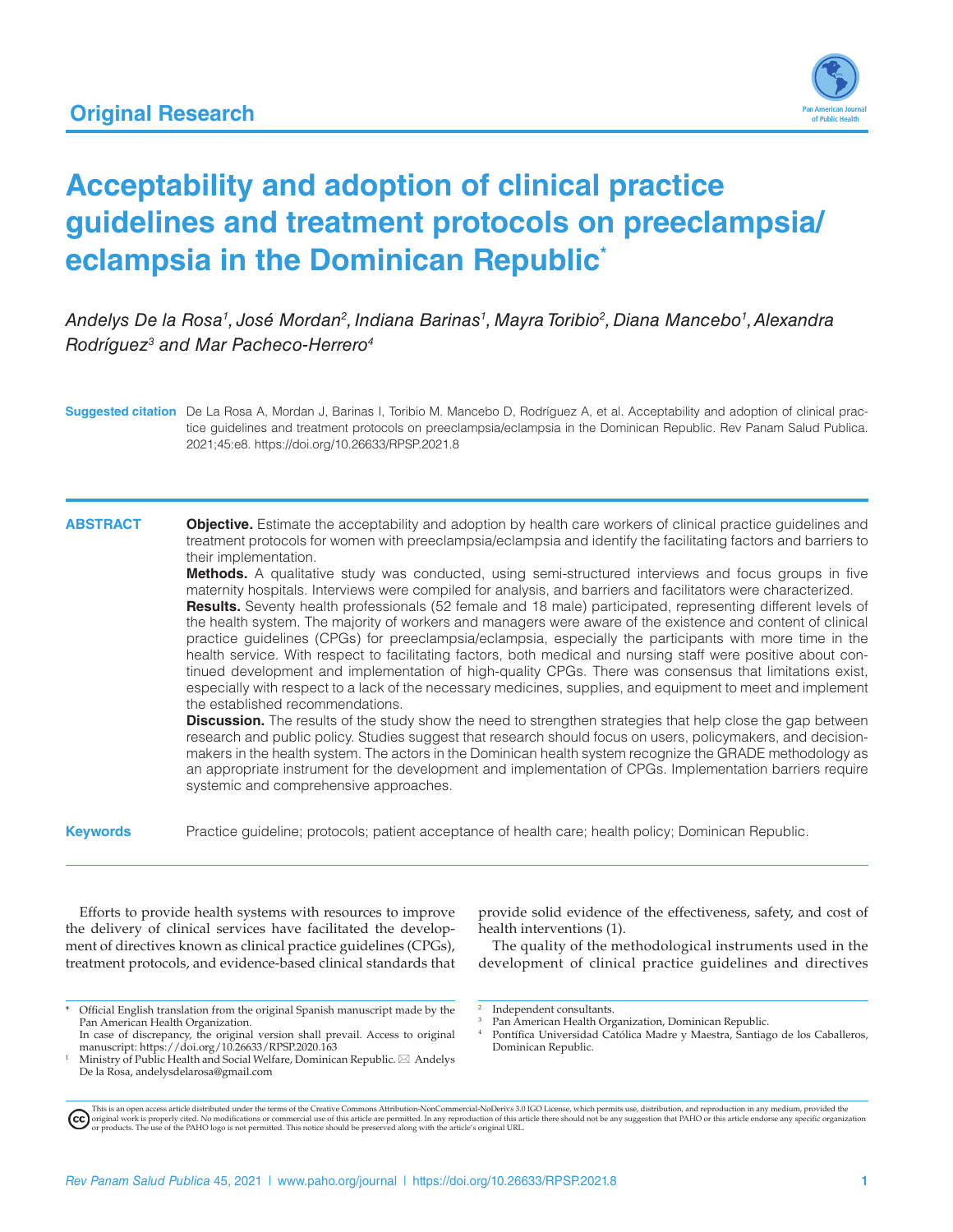in the health field depends on the systematization of scientific information and the adoption of explicit parameters aimed at contributing solid evidence to support the recommendations. The GRADE methodology includes a systematic review of the literature and proposes the formulation of evidence tables and profiles. It is a tool that has been adopted and promoted by the Pan American Health Organization (PAHO), academia, and prestigious research and publishing organizations worldwide (2, 3).

The promotion of evidence-based guidelines developed through the GRADE methodology has led the health systems of Latin America and the Caribbean to invest technical and financial resources in programs to develop CPGs, directives, and treatment protocols with firm support from PAHO, in partnership with research centers and teams of local experts organized by clinical specialty (2). The Dominican Republic has also joined in improving the quality of its CPGs by training teams of human resources in the development or adaptation of CPGs, with significant results in maternal and child care—especially, in the prevention and treatment of maternal morbidity from preeclampsia and care for premature newborns. Efforts have been underway to introduce and maintain strategies for the control and treatment of morbidity from preeclampsia/eclampsia, the country's most widespread pathology in terms of maternal complications and mortality. These include increasing prenatal check-ups, gradually training more specialists in the field of obstetrics, installing maternal intensive care units, and improving outcomes through emergency obstetric care––actions that have yielded only partial and inadequate results. Improvement continues to pose a challenge to the health system.

The data point confirming this is the reported maternal mortality ratio of 104 deaths per 100 000 live births.

Preeclampsia/eclampsia is the most common cause of maternal mortality in the country. This justifies stronger action to support implementation of the CPGs, especially guidelines based on the best evidence and that have been best accepted and adopted by the services and organizations of the health system (4). In 2019, 171 maternal deaths were reported, with no indication of the maternal mortality ratio.

Research on implementation of the CPGs and treatment protocols took place in the context of the transition of the Coordinating Unit for Guidelines and Protocols to a national program, a process that would facilitate a wider territorial scope and the development of local competencies to support the quality-of-care agenda. To meet this goal, it was determined that there was a need to compile the scientific information necessary for analyzing barriers to implementation.

The Dominican health system has undergone structural changes: separation of functions; expansion of the Dominican social security system; and priority-based policy-making, including the need to protect the most vulnerable population, provide special care for sexual and reproductive health problems, and prevent maternal and child mortality (5, 6).

Research on implementation of the recommendations issued by the health programs is critical in order for countries to improve health and health systems, especially low- and middleincome countries. PAHO proposes this collaborative approach, facilitated by the Embedded Implementation Research initiative, as an innovative model that directly involves both health policymakers as investigators and local team leaders. The objective is to ensure that when making decisions in the health

field, they have primary information that will enable them to identify and study factors related to the context and determinants of the implementation of health interventions, policies, and programs (7).

In the most sensitive areas of care, such as those related to maternity and child development, it is critical to explore the factors that determine the acceptability and adoption of CPGs and treatment protocols––in particular, the context and organization of maternal and child care services, the knowledge of health providers, perceptions of the quality of standards, the importance and relevance of clinical guidelines, technological factors, financial resources, and customary practices, among other components that affect implementation.

The main objective of this study is to estimate the degree of acceptability and adoption of CPGs and treatment protocols for women with preeclampsia/eclampsia by health care providers and to identify the facilitating factors and barriers perceived by the actors involved in the development of these guidelines and protocols.

#### **MATERIALS AND METHODS**

This study was conducted under an initiative by PAHO and the Alliance for Health Policy and Systems Research (World Health Organization) to promote implementation of health interventions to further the agenda promoting universal health coverage and the Sustainable Development Goals (8). The study employed a qualitative design in which observational information was collected. Furthermore, the work was done strategically, meaning that, in practical terms, the objective of the policy implementation process was to translate the recommendations contained in the CPGs into everyday clinical practice.

The techniques employed were semi-structured interviews and focus groups in the five national maternity referral hospitals that see the greatest number of maternal mortality cases. Three of these were teaching hospitals, where there is a greater tendency to apply knowledge and CPGs. The selected institutions were: Maternidad de Los Mina, in Santo Domingo (the country's capital), with 10 921 births per year; Maternidad René Klan, in Santiago Province, the province with the second largest population in the Dominican Republic, with 7 380 births; Maternidad Juan Pablo Pina de San Cristóbal, in the country's southwestern region, with 4 584 births; Maternidad Jaime Sánchez, in Barahona Province (the area bordering Haiti), with 3 986 annual births; and Hospital Antonio Musa de San Francisco de Macorís, located in the northeastern region of the country. The perspectives of the 70 providers were obtained in 2018.

The participants consisted of 23 nurses, 12 obstetricsgynecology (OB-GYN) residents, 12 OB-GYNs, 10 health managers, and two senior policymakers, for a total of 52 female and 18 male participants.

The study covered different levels of the health system and included authorities, decisionmakers, policymakers and staff from health administration agencies of different levels of complexity, managers of maternity services, and clinicians and workers responsible for implementing the recommendations at the most direct levels. These latter were selected for the study due to the importance of representing the people responsible for health policy implementation.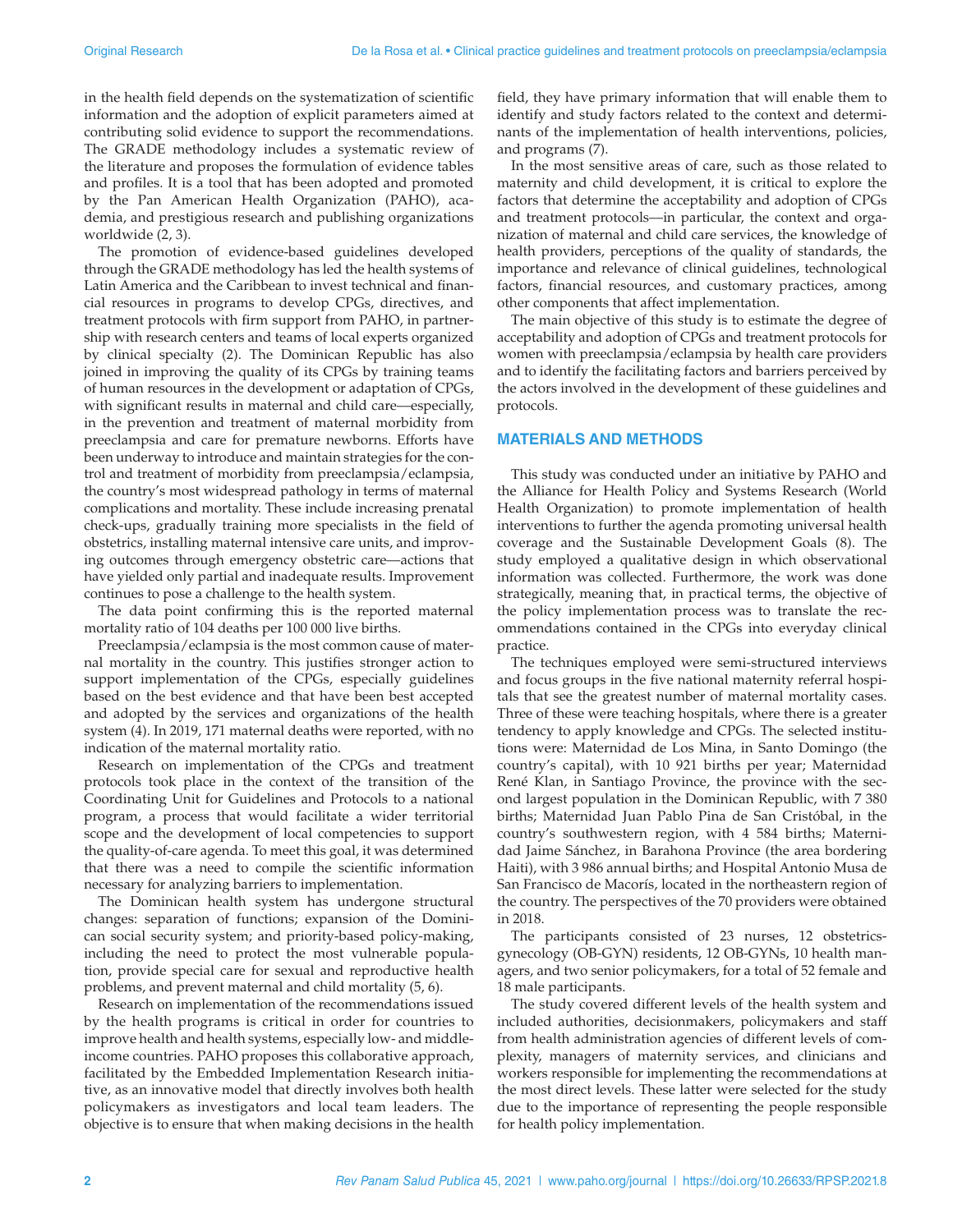The study consisted of a qualitative analysis of the perspectives and opinions of key actors, organized by these dimensions: acceptability, adoption, barriers, facilitators, and determinants of the health system. These dimensions were centered on several analytical categories that included the degree to which documents were disseminated, the quality of CPG and protocol development processes, professional level, years of professional training, leadership, perception of the quality of documents, factors in the health system that influence adoption, and existing barriers.

The interview content, discussion groups, dimensions addressed, and use of the instruments in the field were organized by three independent investigators who were given an introduction to the study topic and trained in the instruments.

The transcripts of the interviews and focus groups were analyzed both manually and with the Atlas ti® program, using a content analysis framework with information categorized and coded according to the dimensions originally proposed in the design of the instruments and with the inclusion of emerging categories, as appropriate.

This study was approved by the National Health Bioethics Board of the Dominican Republic (CONABIOS) and the PAHO Ethics Review Committee (PAHOERC). A standard informed consent procedure was designed in which each study subject was informed and consulted and agreed to participate. The consent form was digitized and saved.

Mexico's School of Public Health and PAHO provided support for conducting the research.

#### **RESULTS**

Information was obtained from five maternal and child centers (Maternidad Nuestra Señora de Alta Gracia, Maternidad De Los Mina, Maternidad René Klan, Maternidad Juan Pablo Pina de San Cristóbal, and Maternidad Jaime Sánchez Maternidad). The participants were divided into four focus groups. During the same period, the perspectives of the 70 providers were obtained.

### **Characteristics of focus group members and interviewees**

The participants consisted of 23 nurses, 12 OB-GYN residents, 12 OB-GYNs, 10 health managers, and two senior policymakers, for a total of 52 female and 18 male participants.

#### **Knowledge, acceptability, and adoption**

Under the heading of knowledge about the existence of the treatment protocols and CPGs for the care of women with preeclampsia/eclampsia, the participants displayed a command of their contents. This was more evident among those with more time in service. Physicians in academic institutions were more amenable to accepting CPGs. Furthermore, the professionals assigned to teaching hospitals (three of the hospitals evaluated) had a greater knowledge of CPGs. These hospitals favor the adoption of these guidelines.

The OB-GYN specialists and residents pointed out the contents they considered key in these technical documents and indicated greater consultation of CPGs and treatment protocols than did providers in hospitals with no teaching activity.

### **Facilitators of the CPG/protocol development process**

The majority of participants had a positive view of developing and updating CPGs with the GRADE methodology. This perception was most often found in the hospitals with medical residency programs. The participants were found to be open to the concept of evidence-based medicine and to view it positively as a basic tool for the development of CPGs and treatment protocols.

Nurses and physicians in the five hospitals were in agreement about applying CPGs and treatment protocols to women with preeclampsia/eclampsia, sometimes for reasons of a legal nature. Some of the actors viewed CPGs and protocols as compulsory regulatory measures issued by the health authority. As coercive rules, they were adopted more readily.

#### **Perceived barriers to the development process**

When delving further into the topic, comments emerged about the presence of younger professionals alongside specialists with more time in practice and who are also opinionmakers and educators but who resist embracing this type of health care and using evidence-based recommendations. One obstetrician in a focus group said, "There is often resistance on the part of staff with longer time in service", who hold the view that "what I used to do is right and I will keep on doing it".

The opinions obtained from nurses and physicians in the focus groups coincided on the presence of barriers to compliance with standards and to implementation of evidence-based recommendations for the care of women with preeclampsia/ eclampsia in CPGs and protocols, especially due to lack of the necessary drugs, supplies, and equipment. The participants noted that these constraints forced them to resort to institutional hospital practices.

It should be noted that in hospitals and in interviews with key actors in the health system, it was emphasized that there is a need to generate evidence at the national level to address preeclampsia/eclampsia so that, in the future, this can serve as the foundation for recommendations on national CPGs and protocols, which are currently based only on international evidence.

Concerning resistance to adopting CPGs and treatment protocols for ideological or religious reasons, resistance on religious grounds was noted in only one hospital––related to the indication of therapeutic abortion for patients with severe preeclampsia in the early stages of pregnancy.

It is important to note, in the opinion of the managers interviewed, implementation of CPGs and protocols is a challenge for the Dominican health system that should be addressed without delay and that should be considered in all policy documents.

Managers believe that the health system has the administrative capacity to implement CPGs. They also believe that progress must be made in the institutional strengthening of CPG implementation and that there must be movement toward a national program of guidelines and protocols that can take up the challenges identified in this study. The perception of the senior policymakers was related to the strengths derived from providing training in the GRADE methodology and including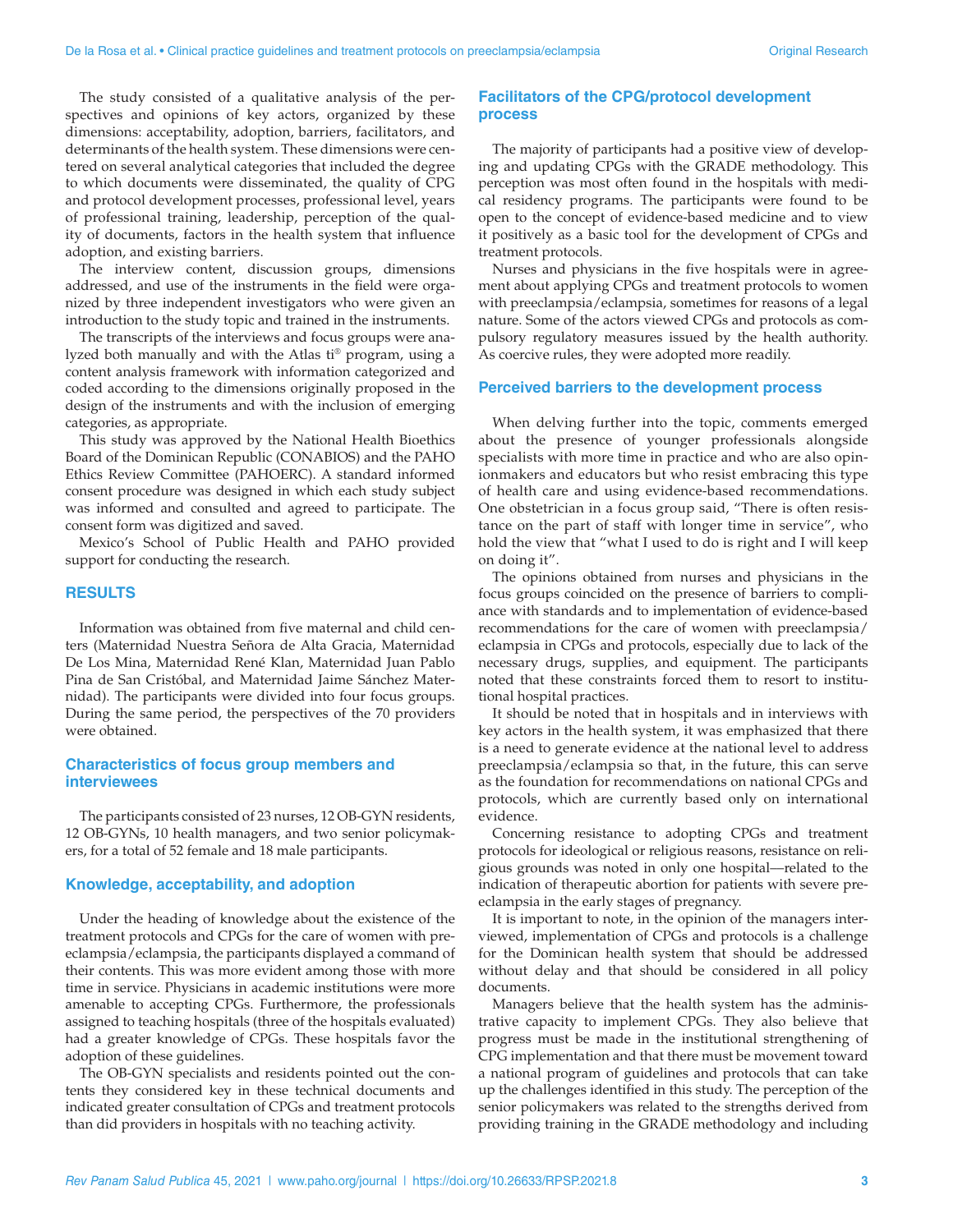expert clinical and methodological advisors in the production and implementation of CPGs.

There was disagreement among the participants regarding dissemination. While some stated a preference for the digital format, especially apps for mobile devices, others indicated that they had never accessed materials this way and used paper forms. The two groups agreed about the usefulness of short forms.

Likewise, one group believed that dissemination was sufficient, while the other said it should be improved. This latter group suggested using mass media (social media and television in hospitals) and including CPGs and protocols in university undergraduate and graduate programs. This includes the related health programs (medicine, nursing, specialization in obstetrics) and medical residency programs (obstetrics and gynecology, emergency medicine, and family and community medicine).

The same applies to consideration of the need for and benefits of disseminating the guidelines to patients. One group believed this should not be done, while others advocated for it. The latter group suggested a simpler adapted model that patients and users can understand. As for implementation, the participants indicated the need to strengthen the institutional mechanisms that motivate and oblige those involved in the care process to implement CPGs and treatment protocols. Their suggestions included strengthening the leadership of hospital directors and chiefs of service; forming hospital teams to monitor implementation of CPGs and protocols, with an adequate plan for continuous improvement; establishing consequences for non-compliance with CPGs and protocols; and designing measures to prevent failure to observe or comply with the recommendations contained in CPGs.

#### **DISCUSSION**

Actors in the Dominican health system consider the GRADE methodology to be an appropriate instrument for the development of CPGs. The barriers noted are seniority in service and not being assigned to teaching hospitals. This study's findings offer resources to promote a policy to expand the structure of CPG development nationally, under a national program that supports human resource competencies and methodological resources for the production of documents informed by the best available evidence. The Dominican Republic has seen qualitative changes with the use of methodological resources for the development of GRADE guides that put us on a path to implementing a national clinical guidelines program.

Future health system challenges include the need for reference instruments informed by contextualized and replicable evidence-based research that, in turn, supports policies, programs, and interventions to promote implementation.

Different currents in the health field promote the development of innovative research models to evaluate policy and program implementation with the participation of public administrators and decisionmakers who impact the health systems (7).

The results of our study reveal the need to strengthen strategies that will help close the gap between research and public policy, focusing largely on the translation, synthesis, and exchange of knowledge. New areas of investigation serve as the basis for research on prioritizing care for users, involving patients, providers, policymakers, and decisionmakers in the health system (9). There is growing consensus on the importance of involving stakeholders on the premise that the joint design and coproduction of research have the potential to better align science with policy and thus reduce wasted research. Research that evaluates program implementation is increasingly used to identify common implementation problems and key barriers that affect efficient access to health interventions. This is backed by the findings of this study, in which users and policymakers identified the main gaps that hinder full implementation of CPGs and treatment protocols for preeclampsia/eclampsia in the country.

The results of our study apply to the Dominican situation; the research on interventions to implement CPGs concludes that there is no clear single strategy and that the resulting effect is minor (10, 11). These findings serve as motivation to search for new, impactful strategies focused on producing organizational changes in the structure of services and implementation of guidelines, without losing sight of the individual factors that characterize the perceptions, knowledge, and practices of health care providers. In terms of experience in Latin America, Chile's CPG program model began with research on implementation that identified the need for documents on methodological resources, the functions of actors, the role of institutions of higher education, coordination with the institutions that develop the guidelines, and an implementation strategy (9).

The perception that the GRADE methodology is both an appropriate and complex tool poses a challenge for understanding the technical structure of CPGs. The participation of senior policymakers from different sectors in the process was considered positive – especially the Ministry of Public Health's leadership in the development of CPGs and protocols and the contributions of the members from hospitals and specialized societies.

PAHO technical collaboration played an important part in the implementation and monitoring of CPG development in the country. However, greater participation by actors from the provinces is suggested, as well as more active participation by independent professionals, academia, investigators, and health system institutions. One aspect that should be noted is the participants' perceptions regarding the system's financial and technological constraints in implementing CPG recommendations.

**Financing.** The World Health Organization's Alliance for Health Policy and Systems Research, together with the Pan American Health Organization (PAHO), granted subsidies for research on the implementation of health programs in several Latin American and Caribbean countries through the iPIER program (Improving Program Implementation through Embedded Research). This study was declared the winner of the grant in the Dominican Republic.

**Authors' contribution.** AdlR contributed to the design, data analysis, interpretation, and production of the first and subsequent drafts of the article; JM provided support for the design, data analysis, interpretation, and production of the first and subsequent drafts of the article; IB, DM, and MT contributed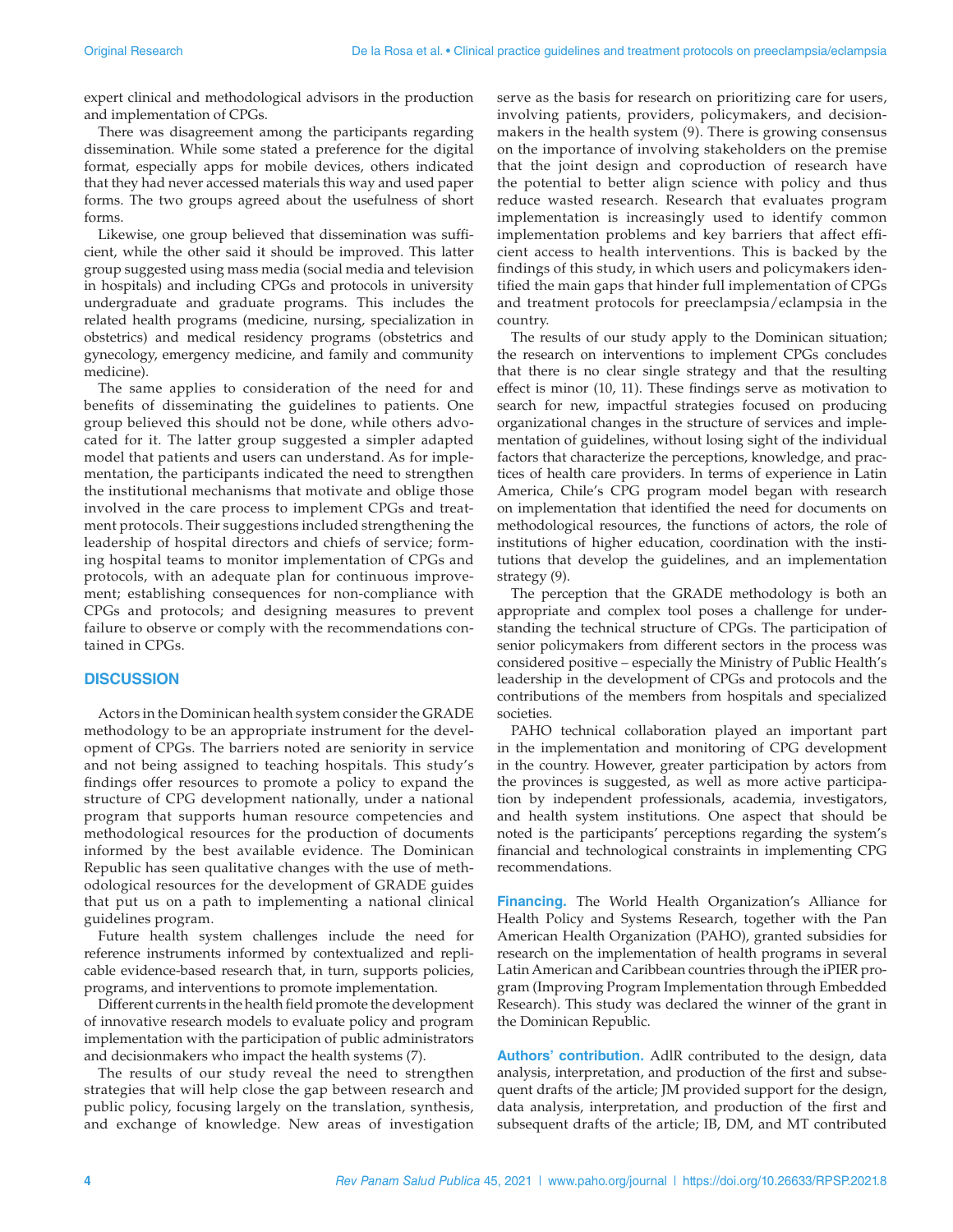to the data collection process; MPH and AR contributed with the final review of this article.

**Conflict of interests.** None declared by the authors.

**Disclaimer.** Authors hold sole responsibility for the views expressed in the manuscript, which may not necessarily reflect the opinion or policy of the *RPSP/PAJPH* or the Pan American Health Organization (PAHO).

#### **REFERENCES**

- 1. Institute of Medicine. Finding what works in health care: standards for systematic reviews. Washington, D.C.: The National Academies Press; 2011.
- 2. Pan American Health Organization. Strengthening national evidence-informed guideline programs. A tool for adapting and implementing guidelines in the Americas. Washington D.C.: PAHO; 2018.
- 3. World Health Organization. WHO handbook for guideline development, 2nd ed. Geneva: WHO; 2015.
- 4. Ministerio de Salud Pública, Dirección de Epidemiología, SINAVE, República Dominicana; 2017.
- 5. Gobierno de República Dominicana. Ley General de Salud N.° 42-01, promulgada el 8 de marzo del 2001. Available at: http:// [www.sisalril.gov.do/mobile/pdf/leyes/ley\\_no\\_42-01](http:// www.sisalril.gov.do/mobile/pdf/leyes/ley_no_42-01.pdf) [.pdf](http:// www.sisalril.gov.do/mobile/pdf/leyes/ley_no_42-01.pdf)
- 6. Gobierno de República Dominicana. Ley N.° 87-01 que crea El Sistema Dominicano de Seguridad Social, promulgada el 9 de mayo del 2001. Available at: [http://www.sisalril.gov.do/pdf/leyes/ley\\_no](http://www.sisalril.gov.do/pdf/leyes/ ley_no_87-01.pdf) [\\_87-01.pdf](http://www.sisalril.gov.do/pdf/leyes/ ley_no_87-01.pdf)
- 7. Langlois EV, Mancuso A, Elias V, Reveiz L. Embedding implementation research to enhance health policy and systems: a multi-country analysis from ten settings in Latin America and the Caribbean. Health Res Policy Sy 2019;17(1):85.
- 8. Pan American Health Organization. 53rd Directing Council, 66th Session of the Regional Committee of WHO for the Americas. Washington, D.C., 29 September to 3 October 2014.
- 9. Herrera P, Fajreldin V, Rodríguez MF, Kraemer P, Mendoza C, Pineda I, et al. Guías de práctica clínica: estudio cualitativo sobre su implementación en los sistemas de salud. Rev Panam Salud Publica. 2017;41:e67.10.
- 10. Gagliardi AR, Brouwers MC. Integrating guideline development and implementation: analysis of guideline development manual instructions for generating implementation advice. Implementation Science. 2012;7:67.
- 11. Zamora G, Meneses D, De-Regil LM, Neufeld L, Pena-Rosas JP, Sinisterra OT. Considerations on the development of nutrition-related guidelines by the World Health Organization and their implementation. Arch Latinoam Nutr. 2015;65(1):1-11.

Manuscript received on 29 June 2020. Revised version accepted for publication on 6 October 2020.

## **Aceptabilidad y adopción de guías de práctica clínica y protocolos de atención sobre preeclampsia-eclampsia en la República Dominicana**

**RESUMEN Objetivo.** Estimar la aceptabilidad y adopción de las guías de prática clínica (GPC) y protocolos de atención a la mujer con preeclampsia-eclampsia por parte del personal prestador de los servicios de salud, e identificar los factores facilitadores y las barreras para su implementación.

> **Métodos.** Se desarrolló un estudio cualitativo por medio de entrevistas semiestructuradas y grupos focales en cinco maternidades. Se recopilaron las entrevistas para su análisis y se caracterizaron las barreras y facilitadores.

> **Resultados.** Participaron 70 profesionales de la salud (52 de sexo femenino y 18 de sexo masculino) que se desempeñan en distintos niveles del sistema de salud, participaron. La mayoría de los prestadores y gerentes conocen la existencia de las GPC de eclampsia-preeclampsia y su contenido, sobre todo los participantes con más tiempo en el servicio. Para los facilitadores, se estableció una valoración positiva entre el personal médico y de enfermería ante el proceso de continuar con la elaboración e implementación de GPC de alta calidad. Hubo consenso en cuanto a la existencia de limitaciones, sobre todo, por la falta de medicamentos, insumos y equipos requeridos, para cumplir y aplicar las recomendaciones formuladas.

> **Discusión.** Los resultados del estudio exponen la necesidad de fortalecer estrategias que ayuden a cerrar la brecha entre la investigación y la política pública. Estudios fundamentan la investigación en priorizar la atención a los usuarios, y los encargados de formular políticas y los tomadores de decisiones en el sistema de salud. Los actores del sistema de salud dominicano reconocen la metodología GRADE como un instrumento apropiado para la formulación e implementación de GPC. Las barreras de implementación requieren de abordajes sistémicos e integrales.

**Palabras clave** Guía de práctica clínica; protocolos; aceptabilidad de la atención de salud; políticas de salud; República Dominicana.